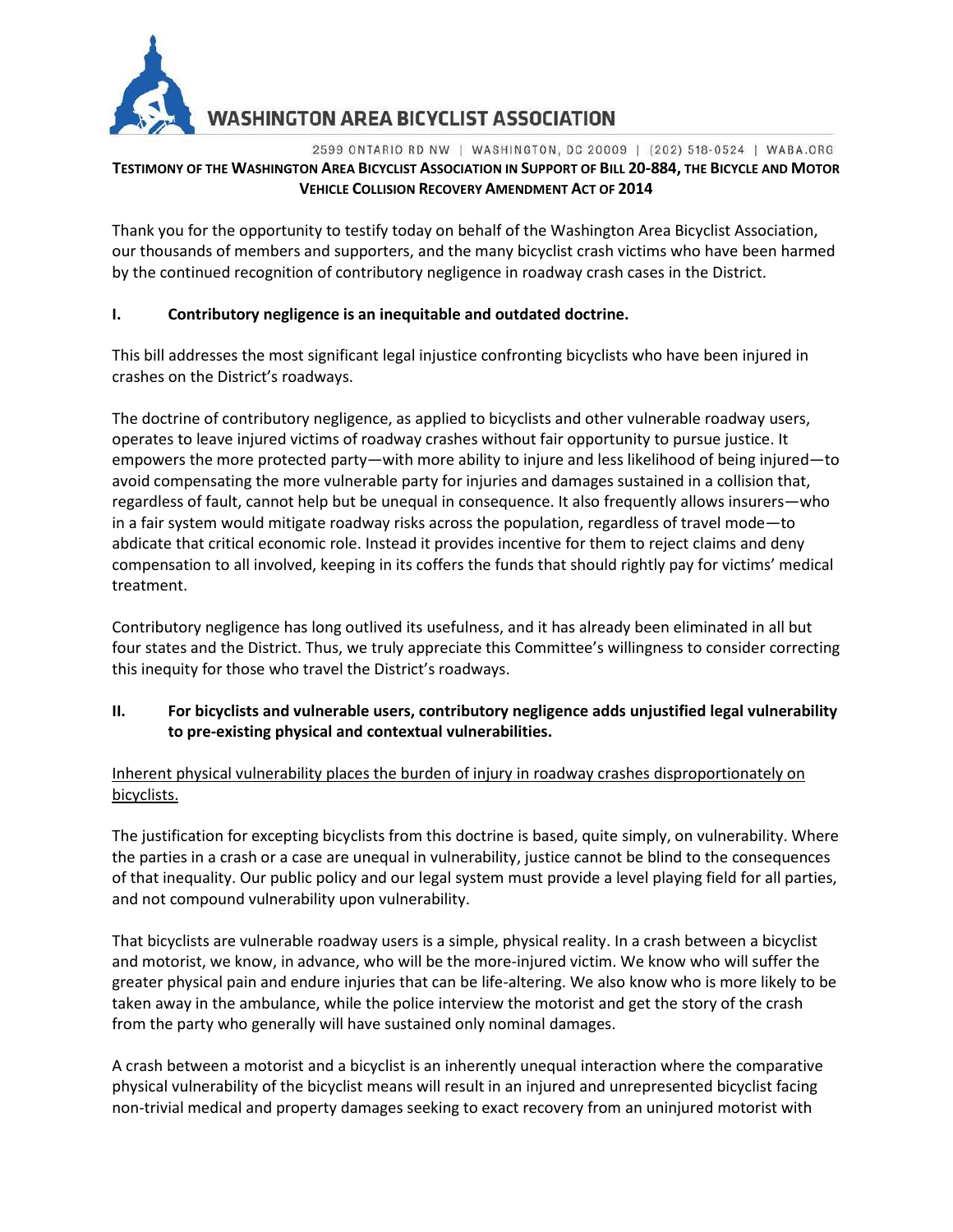nominal damages, if any, and the support of an insurance company seeking to protect the motorist's financial interest.

#### Uncertainty in and misunderstanding of the urban bicycling environment increases the likelihood of improper negligence findings against bicyclists.

Despite progress in infrastructure, enforcement, and other protections, the DC bicyclist still, on a daily basis, faces the conundrum of the angry motorist shouting at her to get off the street and the angry pedestrian shouting at her to get off the sidewalk.

Where there is dedicated space for bicyclists, it often operates in a confusing legal limbo, filled with "Follow Pedestrian Signals" signs here, "Use Crosswalks" signs there, and "Except Bikes" signs telling cyclists to ride against traffic. These pieces of bike infrastructure come with no user manual. The police are not trained on how to enforce the specific rules for each facility. The infractions listed on their ticket books were not written for these conditions.

Where there is no dedicated space for bicyclists, police still are not sufficiently trained in even the basics of bicycling laws. We have several reports from the Office of Police Complaints documenting bicycling enforcement concerns and detailing how MPD needs to improve its efforts to understand and apply bicycling laws. These reports demonstrate that MPD is not prepared to handle the volume and complexity of bicyclist roadway interactions properly, or to apply the rules of the road correctly for cyclists.

It is here, in this context of missing clarity and consistency, that bicycle crashes occur. And yet, knowing this is the system in which bicyclists operate, we maintain a doctrine that allows an insurer to deny every ounce of recovery to an injured bicyclist who is wrongly ticketed. With contributory negligence, a single misapplication of law or misunderstanding of the bicyclist's duty of care allows insurers to deny all compensation to the crash victim. And so insurance claims adjusters, who live thousands of miles away and have no experience with DC's complex transportation environment, read and interpret the police reports. They apply their own uninformed judgment to cases, and have refused compensation for such reasons as "the bike should have gotten farther out of the driver's way" or "if the biker hadn't been on that busy street he wouldn't have been hit."

To be clear, these common denial rationales are legally just dead wrong. Contributory negligence does not make them wrong. But contributory negligence makes them devastating, because it allows misunderstanding of the duty of the bicyclist-plaintiff to act as a complete shield for the motoristdefendant and, where the fact-finder is an auto insurance company, to take that shield for itself.

## Contributory negligence's operation as a full economic bar to recovery limits bicyclist access to representation for subsequent appeal for justice.

Once that initial decision-maker has determined that the injured bicyclist deserves no compensation, the cyclist then faces an uphill battle in seeking how to right the wrong. Many of these cases come to WABA through our bicyclist community engagement and our online crash tracker. I consistently see that cyclists who face an improper denial by an insurer are unable even to secure legal representation to assist them in pursuing their rights through the court system. Plaintiffs' lawyers generally are paid from a portion of the funds recovered on behalf of their injured clients. A predetermination that the bicyclist